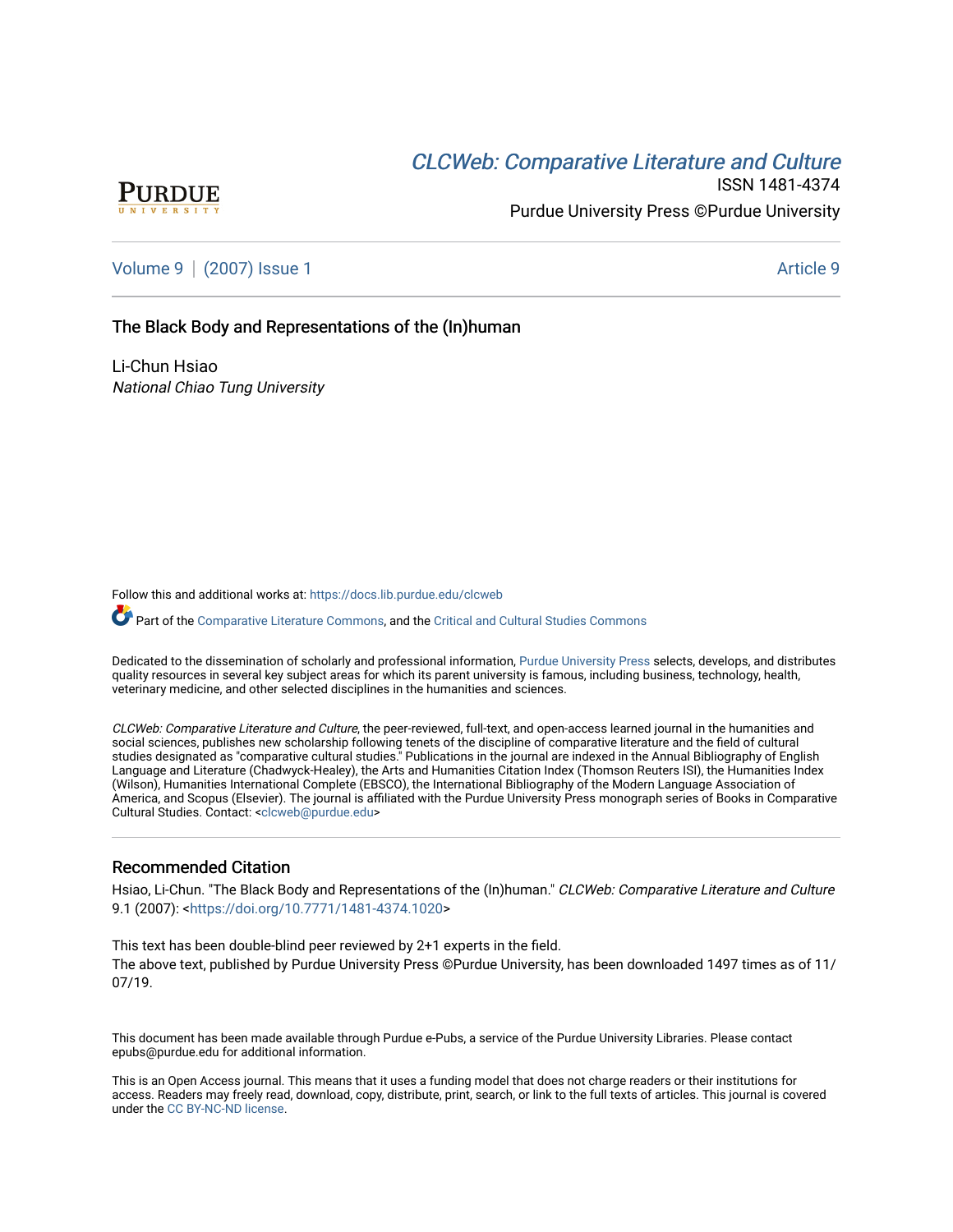**PURDUE** 

UNIVERSITY PRESS <http://www.thepress.purdue.edu>



ISSN 1481-4374 <http://docs.lib.purdue.edu/clcweb> Purdue University Press ©Purdue University

CLCWeb: Comparative Literature and Culture, the peer-reviewed, full-text, and open-access learned journal in the humanities and social sciences, publishes new scholarship following tenets of the discipline of comparative literature and the field of cultural studies designated as "comparative cultural studies." In addition to the publication of articles, the journal publishes review articles of scholarly books and publishes research material in its Library Series. Publications in the journal are indexed in the Annual Bibliography of English Language and Literature (Chadwyck-Healey), the Arts and Humanities Citation Index (Thomson Reuters ISI), the Humanities Index (Wilson), Humanities International Complete (EBSCO), the International Bibliography of the Modern Language Association of America, and Scopus (Elsevier). The journal is affiliated with the Purdue University Press monograph series of Books in Comparative Cultural Studies. Contact: <clcweb@purdue.edu>

### Volume 9 Issue 1 (March 2007) Article 9 Li-Chun Hsiao, "The Black Body and Representations of the (In)human"

<http://docs.lib.purdue.edu/clcweb/vol9/iss1/9>

Contents of CLCWeb: Comparative Literature and Culture 9.1 (2007) Thematic Issue Representing Humanity in an Age of Terror Edited by Sophia A. McClennen and Henry James Morello <http://docs.lib.purdue.edu/clcweb/vol9/iss1/>

Abstract: Li-Chun Hsiao, in his article "The Black Body and Representations of the (In)human," takes cues from the theoretical insights of Agamben's "bare life" as well as Laclau's and Mouffe's "social antagonism" and explores how the slave can be considered a constitutive element which is nevertheless foreclosed from Western democracies. Hsiao also analyzes the various ways the term "slave" functions as trope in the founding discourses of Western democracy. "Bare life" remains included in politics "in the form of the exception," as "something that is included solely through an exclusion." Such an "inclusive exclusion" is represented not in its differential relationship to the existing social order, but foregrounds an internal limit penetrating everything in society -- an impossibility of representation that lapses into a series of tropological substitutions. Slave labor, often if not always associated with the black body, inevitably poses uneasy and thought-provoking questions about the human/inhuman as evidenced by a long line of social, political, and literary Western discourses. Hsiao's focal point in this analysis is the discourse of post-Bastille France which he examines through his readings of George Sand's novel Indiana and in light of Frantz Fanon's Black Skin, White Masks.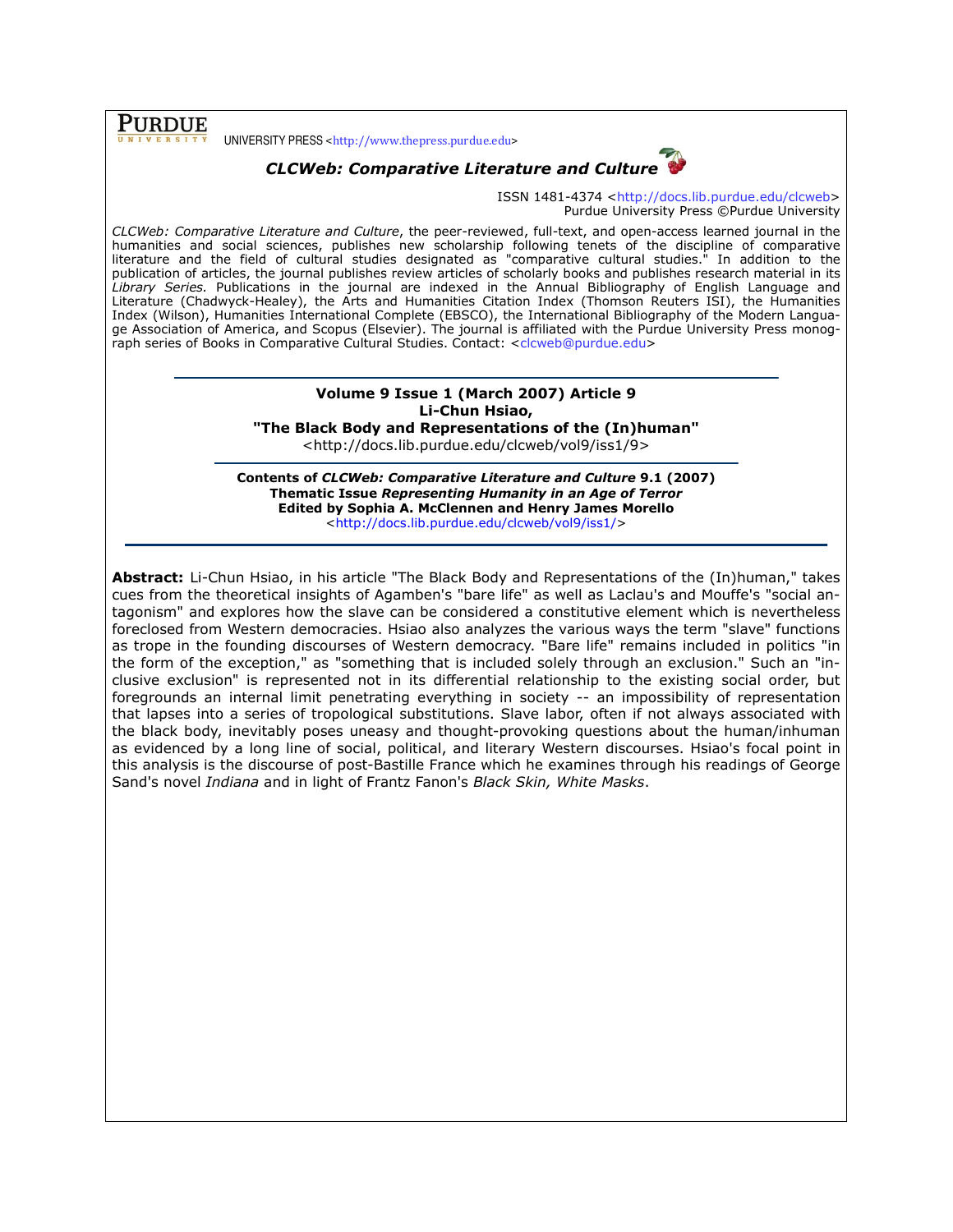Li-Chun Hsiao, "The Black Body and Representations of the (In)human" https://www.page 2 of 12 CLCWeb: Comparative Literature and Culture 9.1 (2007): <http://docs.lib.purdue.edu/clcweb/vol9/iss1/9> Thematic Issue, Representing Humanity in an Age of Terror. Ed. Sophia A. McClennen and Henry James Morello

#### Li-Chun HSIAO

### The Black Body and Representations of the (In)human

In the opening pages of Black Skin, White Masks Frantz Fanon assumes not only a white mask but a white gaze and addresses provocatively his race as "other than human." Consistent with the ambivalent vacillations characterizing the writing of this book, Fanon, however, does not simply interpellate his fellow Blacks as either outright "non-human" or affirmatively human. On the very same page, he states that "the black is a black man," which does not necessarily lead to the conclusion that the Black is therefore a man -- and not only because a sophist or nominalist argument would remind us that  $a$ Black man is not equivalent to a man. For later in the book Fanon would tell us that he sees "in those white faces that it is not a new man who has come in, but a new kind of man, a new genus. Why, it's a Negro" (116; my emphasis). From our historical hindsight -- which has witnessed the weakening, if not the total dismantling, of many a bigotry -- this ostensibly difficult and excruciating conception of Black in terms of human/non-human would seem to us moot. Yet, Fanon's difficulty lies precisely in the obvious, as he points out: "I am the slave not of the 'idea' that others have of me but of my own appearance" (116) -- the fact of his blackness. And that is probably why Fanon closes his book with an often-cited appeal: "O my body, make of me always a man who questions!" (232)

But why conceive of the Black man as "rooted at the core of a universe from which he must be extricated"? (8). How is the readily recognizable black body included, even embedded at the core of the dominant colonialist / racial socio-political order, and emphatically excluded from it at the same time? How can the concept/designation of Black invokes diverse and even conflicting designations, ranging from the non-human, the barely human, a sub-human, a renewed human, and, as Fanon affirms occasionally in his text, the unequivocally human? I approach these questions, and similar issues raised in other historical and literary examples, by means of Giorgio Agamben's conception of "bare life" and Ernesto Laclau's and Chantal Mouffe's notion of "social antagonism." Based on these theoretical insights, I highlight a certain *constitutive exclusion* that would be pivotal in the representations of the (in)human. I illustrate such a constitutively excluded element by examining the popularity of the term "slave" as trope in post-Bastille social, political, and literary discourses and the figuration of the black body in Fanon's writings.

In his book Homo Sacer: Sovereign Power and Bare Life, Agamben conceives of "bare life" in light of the two distinct Greek terms for the same word "life" -- zoe, "which expressed the simple fact of living common to all living beings," and, on the other hand, bios, which "indicated the form or way of living proper to an individual or a group," from which political life is derived (Homo Sacer 1). This distinction between zoe and bios politicos in the classical world, that is, the conception of an uncontaminated, natural state of life as separated from the polis, however, could no longer hold, as it was undermined by the obscure figure of homo sacer, who "may be killed and yet not sacrificed" (8; italics in the original). The inclusion of *homo sacer* in the archaic Roman law, argues Agamben, revealed that human life was first included in the juridical order "solely in the form of its exclusion," i.e., its capacity to be killed with impunity or its pronounced fate of being excluded from the state's protection (8). By the same token, zoe, according to Agamben, serves as "an inclusive exclusion" in the polis (7). Bare life, with its "natural sweetness," "remains included in politics in the form of [an] exception, that is, as something that is included solely through an exclusion" (11, emphasis mine). Cast in our contemporary theoretical lexicon, bare life no longer is, or never was, an innocent, politically uncontaminated sphere, but is always already politicized. However, as Agamben contends, this inclusion of zoe in the polis has more theoretical and political implications than the familiar Foucauldian thesis of biopolitics characterizing modern regimes of power at the "threshold of biological modernity," wherein life as such became a "principle object of the projections and calculations of State Power" (9). First of all, the Foucauldian scenario of *biopolitics* -- what Agamben observes as the inclusion of zoe in the polis -- is not a patently modern phenomenon but is "absolutely ancient" (9; see also 119-120; Nikolopoulou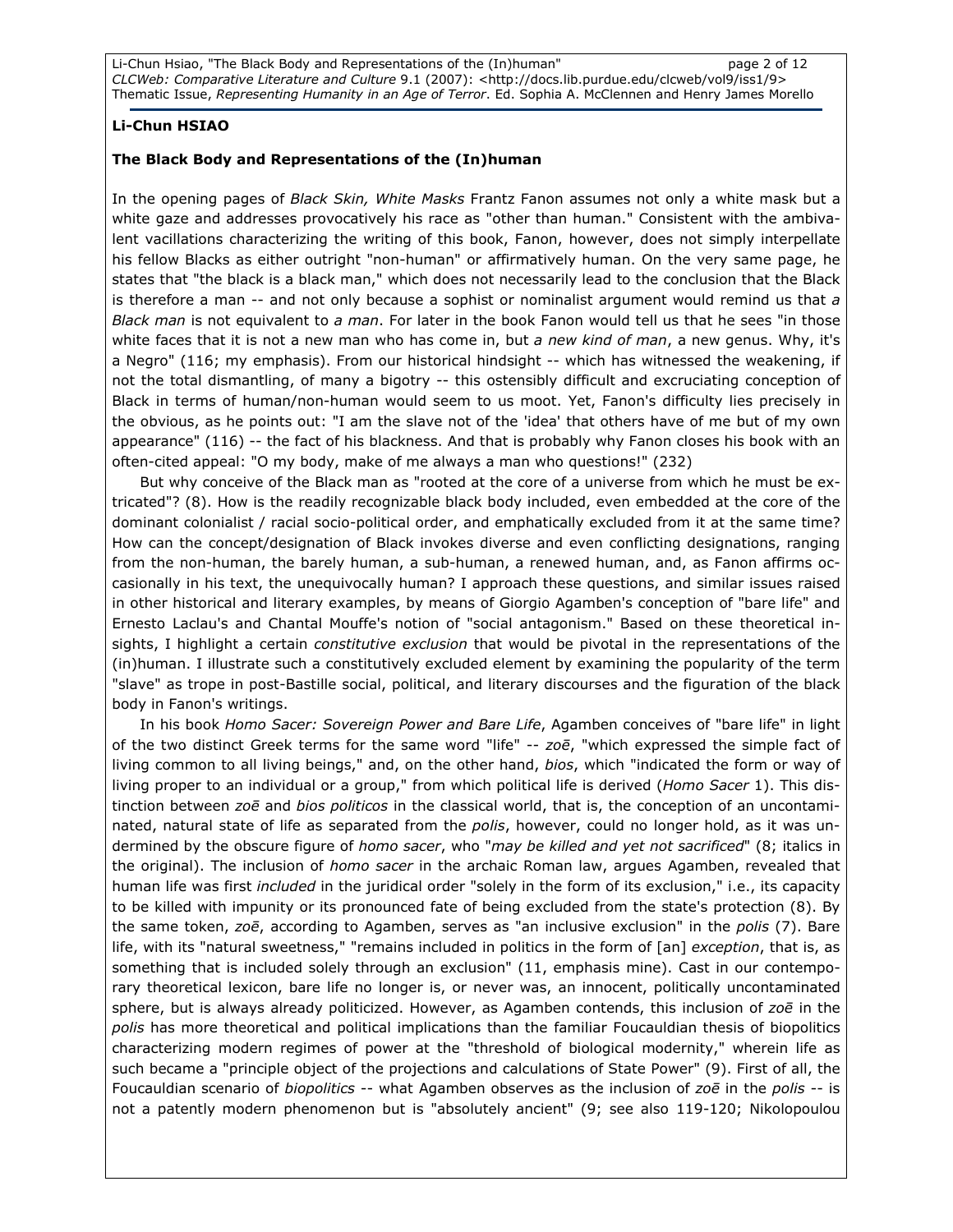129; Norris 39-41). What further distinguishes Agamben's analysis from that of Michel Foucault's is that, for Agamben, the workings of biopolitics, whether ancient or modern, foreground a founding operation of exclusion simultaneously at work with the inclusion of the human's biological or simple life in the mechanisms and calculations of state power.

I argue that it is only by foregrounding such a form of exception involving both exclusion and inclusion that we can grasp the ostensibly paradoxical "inclusive exclusion" underlying both the inscription of homo sacer into the juridical order and the relation of bare life to the polis. In his other works Agamben makes clear that political power always founds itself "on the separation of naked [or bare] life from the contexts of the forms of life [bios]," and such bare life is "kept safe and protected" by state power "only to the degree to which it submits itself to the sovereign's (or the law's) right of life and death" (Means 4, 5; see also State of Exception). If we take bare life to be not merely the biological life but the much cherished private spheres vis-à-vis the public / political realm -- the former's exclusion from the latter, the writing of the putatively private enterprise of "the pursuit of happiness" into one of the most important documents of modern democracy (which, as Agamben points out, have their archaic roots in Aristotle's conception of the political life as "good life" [Homo Sacer 7]) would then betray the inclusion of bare life in politics as the latter's absolute concern. Dating back to the classical world, a separated mere life has always been *postulated* by the *polis* (the exclusion), which defines itself and subjects zoe into its fold precisely through such postulation (the inclusion). Such an "extreme form of relation by which something is included solely by its exclusion" is what Agamben calls the "relation of exception" (18; italics in the original). To further explore this logic of exception -as simultaneous exclusion and inclusion -- I examine the figure of slave in relation to the corresponding slave-holding socio-political orders.

In the first book of his Politics, Aristotle appears to be delineating a "chronological account of the rise of the polis," which seems to coincide with and serve to undergird the commonplace distinction between the properly political and private spheres in the Western tradition of politics and political thought (see Norris 39-40). In this delineation of the community's move toward a state of selfsufficiency (from the family to the village to the city-state), the slave and slavery occupy a peculiar place and prove to be troublesome categories for Aristotle. On the one hand, slave acquisition/holding is conceived as one of the aspects of familial life -- the natural, veritably bare life, since both the "union of female and male for the continuation of the species" and "the union of natural ruler and natural subject for the sake of security" (master-slave relation) belong to the same order of "the first coupling together of persons" (Politics I.I. 4). The slave thus appears to be radically excluded from the public sphere of the polis, being subject to the government of a household headed by the master, "whereas statesmanship is the government of men free and equal" -- a form of governance distinct from the former (I.II. 21-22). Moreover, the slave's knowledge and crafts (his "sciences," as Aristotle puts it) are "all the various branches of domestic work" (I.II. 23). On the other hand, however, the slave is included in the polis in the commonplace scenario of "slavery by law" in which those conquered in wars become legalized slaves of the conqueror (I.II. 16-18). The fact that certain people who are not born slaves can end up being enslaved, as Aristotle notes, renders the terms slave and slavery "ambiguous" (I.II. 16-18) and problematizes the principles further by which "natural" slavery is justified in the first place, which in Aristotle's scheme are ultimately a deference to a teleological design of "Nature": certain people are fitted by mind and body for slavery, while others for mastership; however, one is also tempted to wonder whether the "natural" slaves kept in private households were originally acquired through wars between city-states or survivors of the rules of jungle on individual basis. Regardless of their origins, the slaves remain separated from the formal political structure of the citystate, in the form of an exception to "the government of men free and equal" which is classical democracy. Whether being construed as an exclusion from or inclusion in the polis, the slaves undoubtedly play an integral part of the city-state in Aristotle's conception, not only for the obvious reason that they provide the freemen with the necessities of survival as well as the basis of "good life," but also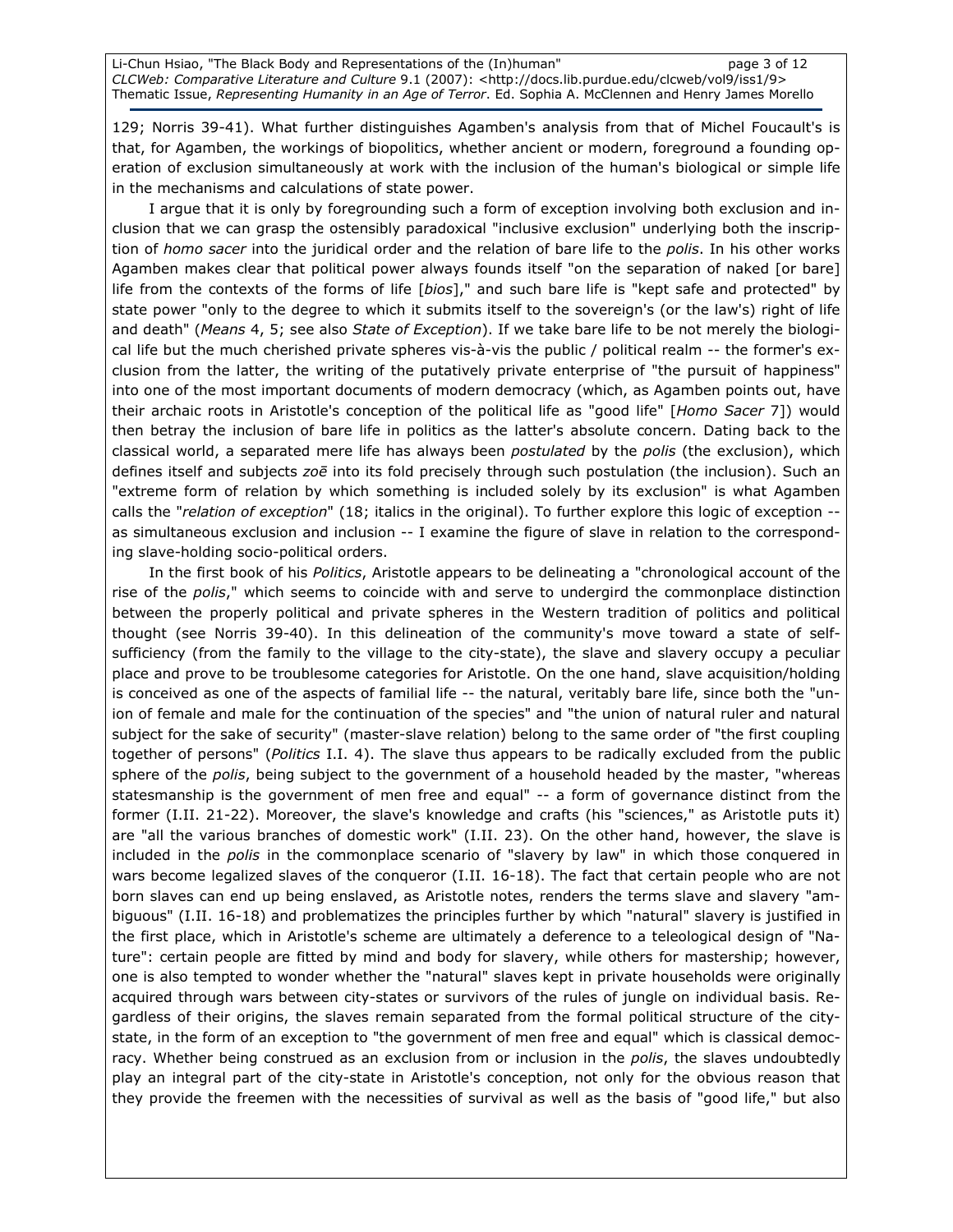Li-Chun Hsiao, "The Black Body and Representations of the (In)human" example 20 page 4 of 12 CLCWeb: Comparative Literature and Culture 9.1 (2007): <http://docs.lib.purdue.edu/clcweb/vol9/iss1/9> Thematic Issue, Representing Humanity in an Age of Terror. Ed. Sophia A. McClennen and Henry James Morello

that the polis, which consists of homogeneous and equal members striving for a just, common life, is inconceivable without the constitutive exclusion of those who are not to be considered homogeneous or equal. In fact, Aristotle illustrates the master-slave relationship with the following analogy: "the slave is a part of the master  $-$  he is, as it were, a part of the body, alive but yet separated from it" (I.II. 20-21; my emphasis). How can a body part -- or an organ -- be separated from the body and still alive? I argue that this relation can only be illuminated in terms of the above-mentioned "inclusive exclusion" as well as its underlying "logic of exception," which can be extended to the slave's relation to the city-state. Such a relation, furthermore, engenders (or even highlights) an entangled status of indistinction between exclusion and inclusion, between zoe and the polis, so much so that the political power of the city-state is premised not only on the "categorical distinction between bare life and the good or political life," but also the indistinction between the two (Norris 40). For if this distinction serves as the foundation of Western politics, Aristotle's schema also prepares the way for its being undone from within (see Norris 40).

First of all, what seems to be a "chronological account of the rise of the polis" in Book 1 of Politics is disproved by Aristotle's own claim that "the city-state is prior in nature to the household and to each of us individually" because "the whole [the state] must necessarily be prior to the part" (I.II. 11). Although Aristotle may not refer to the precedence in time in this statement, his conception of the political organization of the city-state is that which embodies and operates in accordance with the workings of nature, if not coinciding with them. It is therefore "natural" for the polis to dictate the modalities or even contents of zoe, although the latter is oftentimes considered closer to the state of nature and is to be separate from as well as constitutive of the former. More importantly, to interpret the delineation toward the beginning of Politics as merely a history is, as Andrew Norris comments, to assume that "political life can be simply added on to human life," a mistake also committed by Foucault in his reading of Aristotle (40). A simple, politically uncontaminated "bare life," as implied in Agamben's reflection, can only be posited retrospectively by the political power. For Aristotle, human life presupposes political life, in which man utilizes the capacity for speech -- which is absent from other animals -- to establish a mode of existence concerned not only with the perpetuation of biological life, but also with (politically qualified) good life (to eu  $z\bar{e}n$ ): "To be truly human," according to Norris's interpretation of Aristotle, "one must be a member of a polis" (40) -- hence the well-known pronouncement of Aristotle, "man is a political animal" (I.I. 10). It is therefore plausible to extrapolate that those who are prevented from participating in the polis -- for example, the slaves -- are "less than human," if not inhuman. For the slaves apparently possess the ability of speech, are adept in their own sciences, and even have their own virtues (I.V. 3). In his own definition of the slave Aristotle does not shy away from using the word "human" when he stipulates that "one who is a human being belonging by nature not to himself but to another is by nature a slave" (I.II. 7), although at times he appears to equate the slaves with domestic animals in terms of their being the tools and service providers for the master. What would the life of the slave be if s/he, as a human, is foreclosed from the bestial existence of bare life (political life being the sole embodiment of nature for humans) and excluded from the political life at the same time? In addition to allowing for the conflation of bare life and political life, Aristotle's treatise on politics therefore also entails the indistinction between human and inhuman in his conception of the slave.

In light of Agamben's account of homo sacer, we see how "bare life" is from the very outset implicated in the polis, through an "inclusive exclusion" which is the very precondition of the political realm that renders bare life an exception. By the same token, the slave in Aristotle's schema is included in the polis via its very exclusion: being integral to the political order of the city-state, the slave nevertheless makes possible the *polis* by not being integrated into it. The slave is literally "captured" in the political, for even "natural slavery" within households is a manifestation of what nature dictates for human life ("the city-state is prior in nature to the household") -- as always already political. As in the case of homo sacer, what this constitutively excluded element foregrounds is a relation of excep-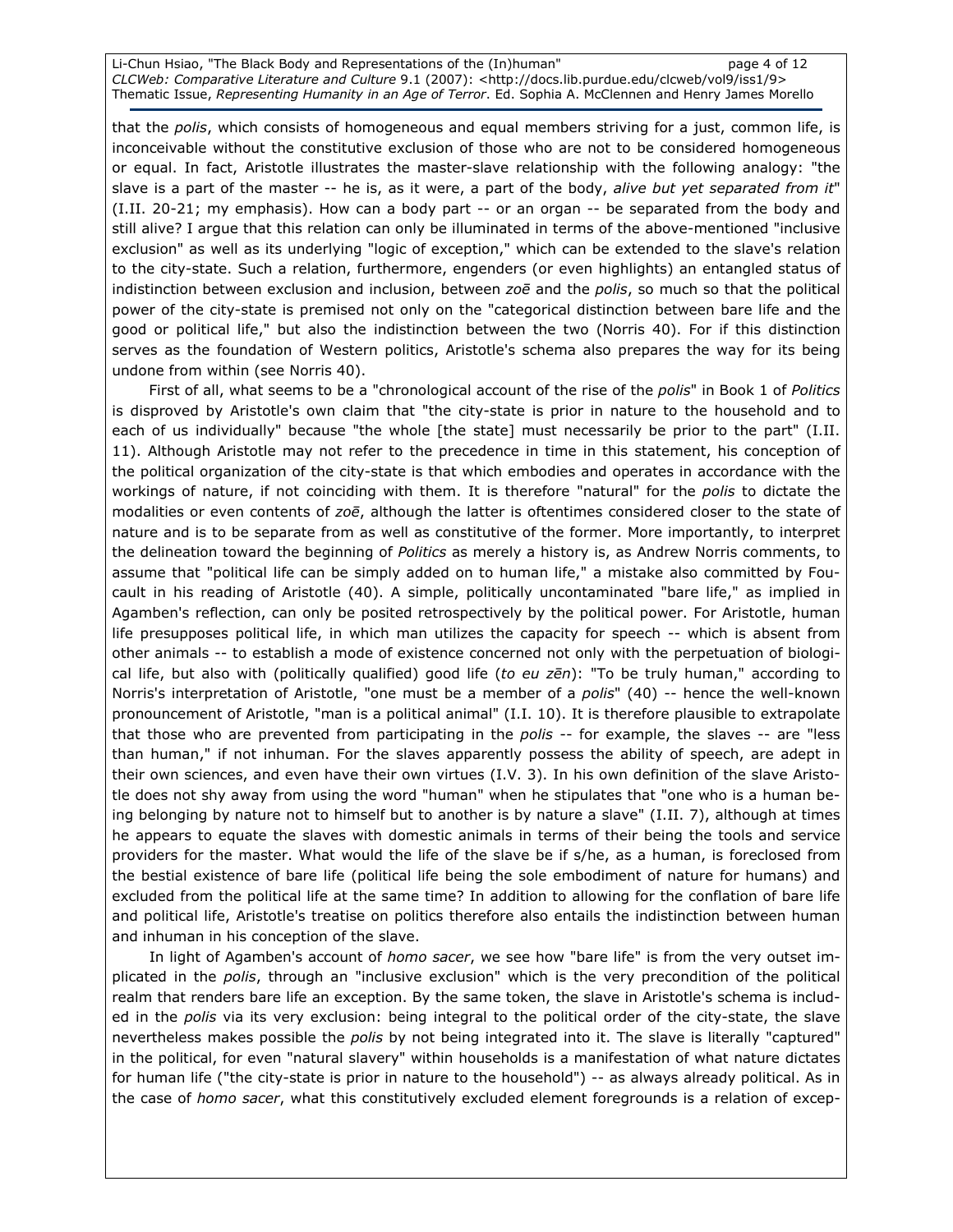Li-Chun Hsiao, "The Black Body and Representations of the (In)human" https://www.page 5 of 12 CLCWeb: Comparative Literature and Culture 9.1 (2007): <http://docs.lib.purdue.edu/clcweb/vol9/iss1/9> Thematic Issue, Representing Humanity in an Age of Terror. Ed. Sophia A. McClennen and Henry James Morello

tion that turns on both inclusion and exclusion, that is, "the extreme form of relation by which something is included solely through its exclusion" (Homo Sacer 18). The nuances between the slave and homo sacer notwithstanding, I focus on the relation of exception (and its underlying logic) found in both in order to conceive of the slave's relation to a slave-holding political order at a given historical juncture. Is the slave, then, an exception to being a human, or an exceptional human being in Aristotle's city-state? One should be aware of the incommensurability between the slave's relation to the polis and the differential, definable, and internal relations among members of the polis. What we have in the former is an extreme form of relation that hinges on exception -- an exception intertwined with the rule. "To refer to something," writes Agamben, "a rule must both presuppose and yet still establish a relation with what is outside relation (the nonrelational)" (19; my emphasis). The relation of exception, therefore, can be defined as "the simple positing of relation with the nonrelational" (29). The constitutive character of the nonrelational to the network of relations to which the rule is applicable is illuminated by Agamben as follows: "The exception does not subtract itself from the rule; rather, the rule, suspending itself, gives rise to the exception, and, maintaining itself in relation to the exception, first constitutes itself as a rule" (18). In this context, the slave is the nonrelational vis-à-vis the polis, since conceiving it in terms of the egalitarian relations between freemen would render the polis -- as a just, common life -- totally inconceivable (unless the slave ceases being a slave).

To be sure, Aristotle seeks to incorporate the slave into his seemingly systematic taxonomy of politics that justifies each given socio-political position/relation in the name of nature by referring to a holistic idea of whole and part. Despite the inherent inconsistency pointed out earlier, the constitutive paradox of unequivocally excluding the slaves from being members of the polis on the one hand and highlighting their predestined entanglement (if not their constituent role) in the political order on the other, is disavowed, rationalized, or taken for granted in a relatively stable and hierarchical socialpolitical structure. In other words, the political power of the city-state counts on both the separatedness of the slave from the political -- which is also the human -- and the slave's status of indistinction between human and inhuman. For an unaccountable component such as the slave, to maintain a relation of exception to the political is therefore to occupy a liminal sphere, "a paradoxical threshold of indistinction between the two" (18): inclusion and exclusion, bios and zoe, right and fact, human and inhuman, etc. By the same token, bare life can be characterized as a threshold which is "neither simple natural life nor social life," and this threshold of indistinction alone is "the always present and always operative presupposition of sovereignty" (106). Such "inclusive exclusion" of the liminal figures of homo sacer and the slave, as well as the obfuscation of the alleged boundaries of "bare life" in its presumed exemption to political life, points to not only the workings of political power of "classical democracy" in the Greco-Roman City, but also, I argue, to the ways in which a constitutive element of the modern democratic state was radically excluded as a founding exception at its dawning moments -- in Revolutionary France, a veritably liminal phase in which preceding forms of exclusion and subjugation are to be, ideally, transformed into those of inclusion and equity. In my subsequent discussion of the representations of the slave/slavery in this socio-historical context, I shall underscore its role as what is nonrelational to the dominant political order in light of Laclau and Mouffe's notion of "social antagonism."

If "bare life," postulated and celebrated as an idyllic ideal in the ancient world, required the inclusive exclusion of homo sacer, then its counterpart in the modern democratic state, which one may argue consisted in enlisting personal liberty and property as natural rights in Declaration of the Rights of Man and Citizen (1789) as well as inscribing "the pursuit of happiness" in Declaration of Independence (1776), would hinge on one form of being which is "barely life," namely, on the life of the slave under colonial slavery. Of all forms and relationships of exploitation, slavery was probably the most blatant, brutal, vicious, and weighed the heaviest on the human conscience, if it was ever awakened. The appalling atrocities committed by French colonialists were perhaps best epitomized in C.L.R. James's account of French colonialism in San Domingo, today's Haiti: "Many slaves could never be got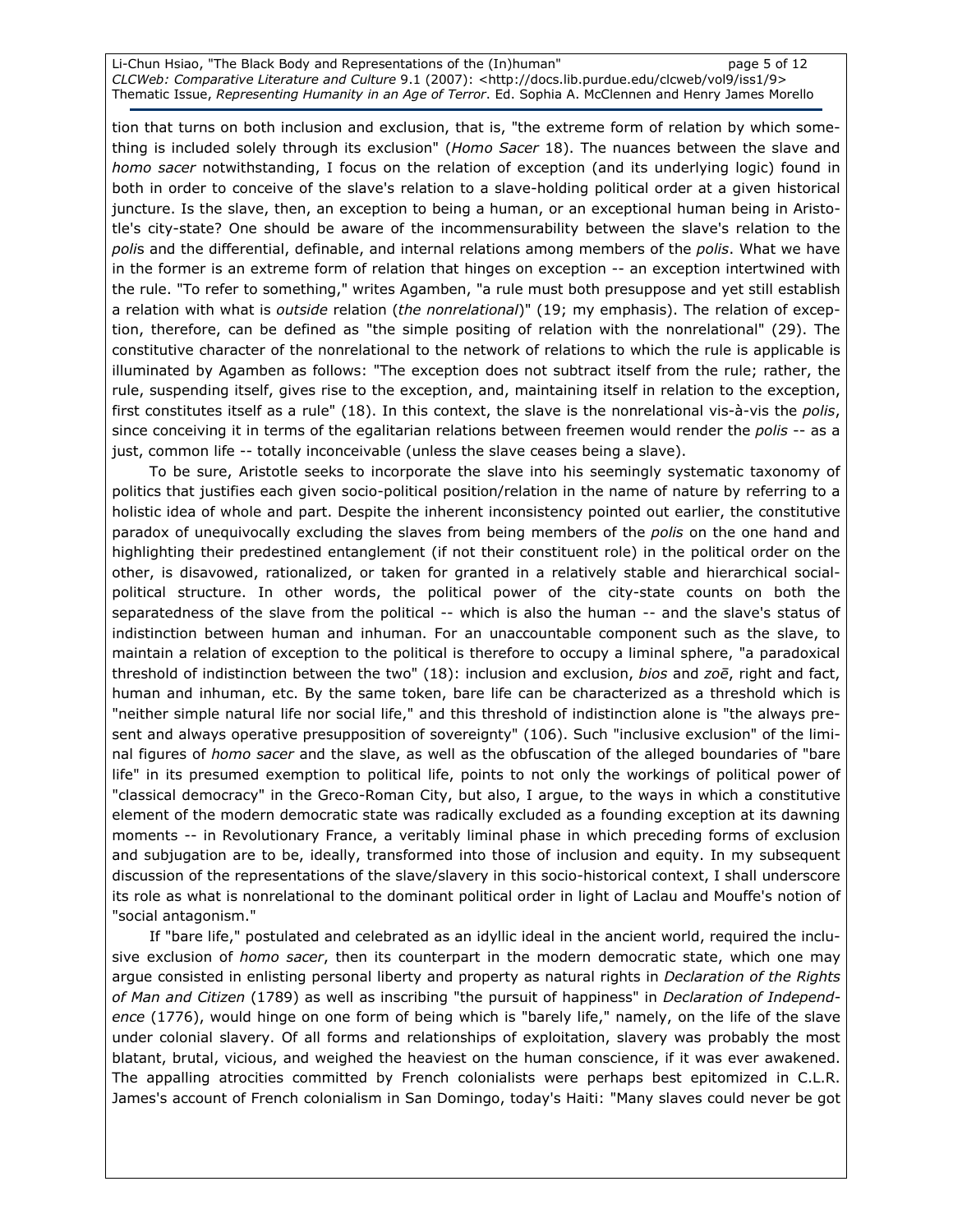Li-Chun Hsiao, "The Black Body and Representations of the (In)human" https://www.page 6 of 12 CLCWeb: Comparative Literature and Culture 9.1 (2007): <http://docs.lib.purdue.edu/clcweb/vol9/iss1/9> Thematic Issue, Representing Humanity in an Age of Terror. Ed. Sophia A. McClennen and Henry James Morello

to stir at all unless they were whipped. Suicide was a common habit, and such was their disregard for life that they often killed themselves, not for personal reasons, but in order to spite their owners. Life was hard and death, they believed, meant not only a release but a return to Africa" (15-16). For the slaves, their mode of existence could therefore be considered that between life and death -- the status of the "living dead" -- and the only right remaining for them was, ironically, the unauthorized right to choose to take their own lives, lives that have become indistinguishable, if not less desirable, from deaths under colonial slavery. The fact that slavery was still upheld in San Domingo in the earlier years following the Bastille should have been a slap in the face for the French who were still consumed in revolutionary fervor, if this glaring inconsistency of the new Republic was ever acknowledged. The "colonial question" did not sit too well with the leadership of the Revolution, regardless of which faction or ideological camp they belonged to, and yet many of the shrewd bourgeois revolutionaries sensed that the colonies, especially San Domingo, the richest of all, essentially funded the Revolution. It was the wealth the bourgeoisie accumulated in the highly profitable trade opportunities opened up by colonialist exploitations of cheap labor and fertile lands overseas that gave the bourgeoisie the economic means and political status to challenge the monarchical authorities and the monopoly of trade privileges of the ancien régime. Until the formal abolition of slavery proclaimed in 1794 (which was so precarious and provisional that it was soon followed by Bonaparte's eventual restoration of slavery in 1802), the issue of slavery underwent what we might call an "institutionalized forgetting" in the post-Bastille bourgeois Republic, and emerged as a constituent exception for the new sociopolitical order. For it was at once what made the Revolution possible, not the least economically, and what would render the Revolutionary ideals constitutively, irrevocably unreachable. In the earlier years after the Bastille, "everybody," as James puts it bluntly, "conspired to forget the slaves," except for some lukewarm attempts by the Friends of the Negro (70).

What is at stake here is not a simple exclusion of the slaves from the newly established political order of liberté, égalité, fraternité; rather, it is their "inclusive exclusion" -- an exclusion which is nevertheless the precondition of the establishment of this order -- that has to be disavowed and neutralized. It is only by disavowing the constitutive role of the slaves -- economically or otherwise -- that the post-Bastille society can claim to be what it conceives itself to be, as one that is founded on the precepts of the Revolution. By virtue of this disavowal, the slave is not even considered part of the current socio-political system (not even along the lines of the antagonistic relations such as revolutionary/counterrevolutionary, Jacobin/Girondist, etc.), but is posited as a radical outside with no definable relations to the existing network of social relations, that is, an exception which constitutes nothing more than what Agamben describes as "the simple positing of relation with the nonrelational" (Homo Sacer 29) -- which is ultimately a move involving both disavowal and neutralization. To further illuminate such positing in terms of my analysis of how the term slave/slavery functions as trope in a couple of examples of post-Revolutionary discourse, I engage Laclau's and Mouffe's concept of "social antagonism": a radical negativity or exclusion, which stems from the positing of some threatening otherness as its outside and which brings about the dissolution of all positive, differential determinations. One crucial point not to be mistaken is that antagonism, as Laclau and Mouffe conceive it, is not reducible to antagonistic relations between particular sectors in a given social order; rather, antagonism is precisely the internal limit of the social itself (see Žižek, "Discourse" 253): "Antagonism as the negation of a given order is . . . the limit of that order, and not the moment of a broader totality in relation to which the two poles of the antagonism would constitute differential -- i.e. objective -- partial instances. . . . The limit of the social must be given within the social itself as something subverting it, destroying its ambition to constitute a full presence. Society never manages fully to be society, because everything in it is penetrated by its limits, which prevent it from constituting itself as an objective reality" (Laclau and Mouffe 126-27; my emphasis). "Society doesn't exist" -- if we adopt Žižek's patently provocative phrasing when he comments on Laclau -- because antagonism does ("Discourse" 249). It is important to note that in Laclau's and Mouffe's political theory, antagonism is not only what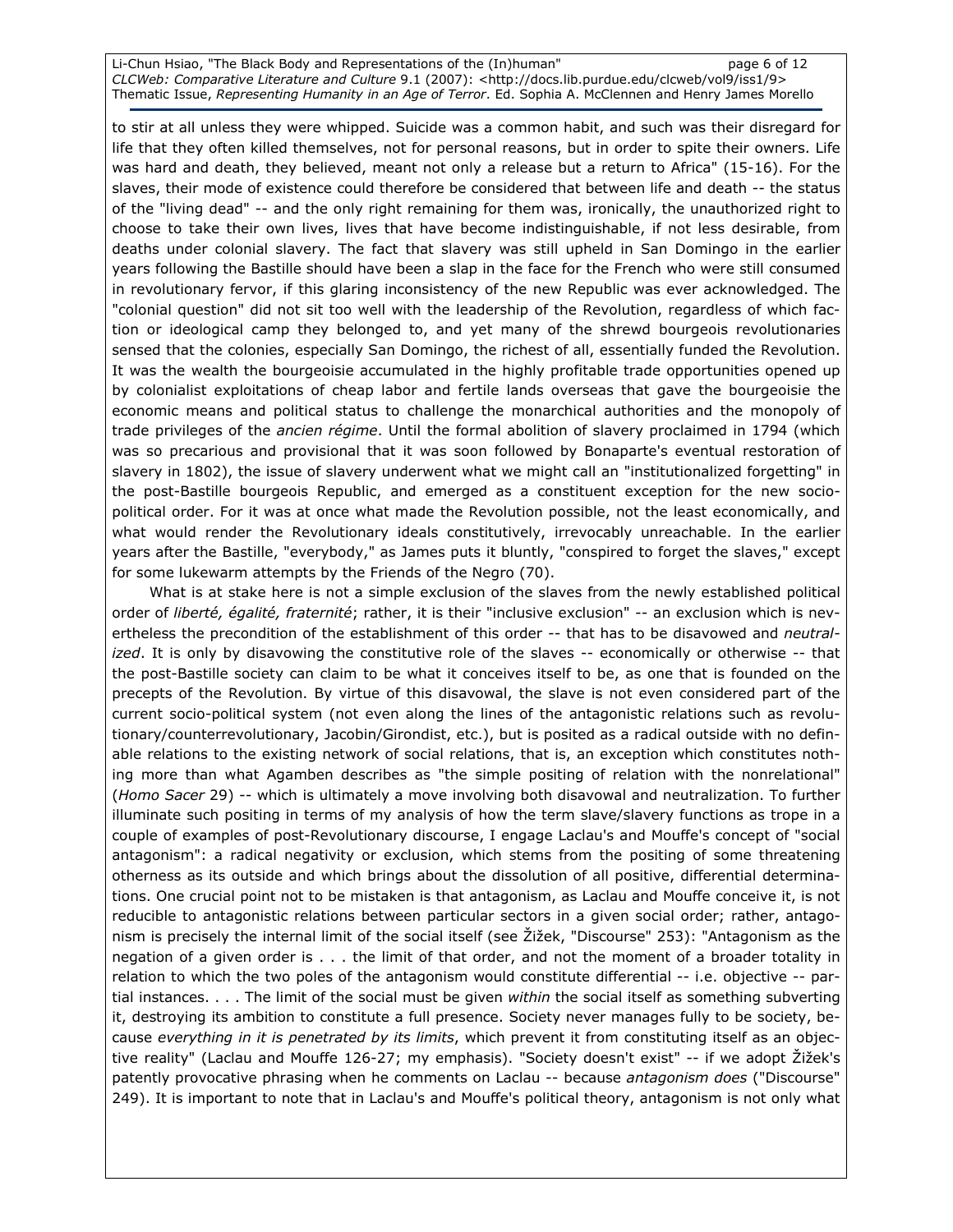prevents society from reaching a communitarian fullness -- a utopian society with no strife, conflict, nor unsatisfied demands -- but is also what is constitutive of the social. That is, antagonism, which signals that there is something fundamentally antagonized and excluded, points to a radical impossibility or absence of the fullness of the community, yet this exclusion or impossibility is precisely the precondition of the social.

If radical antagonism is irreducible to the antagonistic relations between the particulars within a given socio-political order, how does one represent -- or, in Laclau's and Mouffe's terminology -- articulate it without resorting to the existing terms of relation? More specifically, since the slave appeared to be the constitutively excluded element that made possible the post-Bastille socio-political discourse, how did the latter accommodate (represent, disavow, or neutralize?) the unbridgeable gap revealed by the question of the slave/slavery, this inherent antagonism which threatened to undermine its validity yet was constitutive of it? The slave, of course, did (physically) exist, but had no place in the post-Revolutionary ideology -- which was why s/he was met with a resounding disavowal -- a disavowal of both the inclusion and exclusion of the slave -- in the dominant post-Bastille socio-political order. The slave was thereby postulated as a radical outside, a nonrelational. This, however, is by no means the end of the story. The postulation of a radical "outside" does not result in its differential relationship to the "inside" or the existing order, which would be another differential relationship defined by the particularities of the terms; rather, the deprivation, degradation, and exclusion of the slaves is so total and profound that it divests itself of any particular, positivized content (of their antagonism) and cancels out any (previous and extant) differential relations with the "social." At such a moment of emergent radical antagonism, one is confronted not with a positivized content of antagonism, but the foregrounded internal limit penetrating every existing social identity—which lays bare the inherent inconsistency of the present socio-political order and is not yet representable in it. We are faced, in other words, with an impossibility of representation; however, the gap or fissure opened up by constitutive antagonism, which is not merely another internal difference, can only be mapped, in a distorted way, onto the particular differences within the social (Žižek, Contingency 92; my emphasis). Any attempt at representing radical antagonism, therefore, would end up being a misrepresentation or misrecognition that falls short of "suturing," as it were, the constitutive gap of the social fabric -- which is what I term "neutralization." On the flip side, the impossibility of representing radical antagonism is also the impossibility of representing the communitarian fullness of society. It does not prevent antagonism from being (mis)represented -- which means that antagonism does not just go away but has a series of effects even as it emerges without fully objectifiable predicates. Rather, thanks to the unbridgeable gap opened up by radical antagonism between the incarnating body and the communitarian fullness it claims to represent, such impossibility of representation appears to allow for, or even gives rise to, a series of tropological substitutions that amount to what Laclau and Mouffe call hegemonic operations: "The fullness of society is an impossible object which successive contingent contents try to impersonate through catachrestical displacements. This is exactly what hegemony means" (Contingency 79, 56-57).

Based on the preceding theoretical elaboration, I examine a couple of exemplary cases of such tropological substitutions in post-Bastille France. I mentioned that the volatile issue of colonial slavery underwent some sort of convenient, widespread, and institutionally-endorsed forgetting. Quite paradoxically, however, such forgetting of the question of slavery, whether knowingly or unknowingly, coincided with a proliferation of the term slavery as trope in post-Revolutionary social and literary discourses. The critic Debra Jenson notes that "appropriation of the term slavery to describe other, less drastic, forms of oppression had been popularized during the Revolution," sometimes even to the extent of obliterating the original referent of the word and the troubling connotations it incurs (198; emphasis in he original). For example, in George Sand's novel Indiana (1832), a story about a young woman who suffers both from her unhappy marriage to a much older husband and her love affair with an unfaithful man, the theme of "marriage as a form of slavery by analogy" evolves into "a political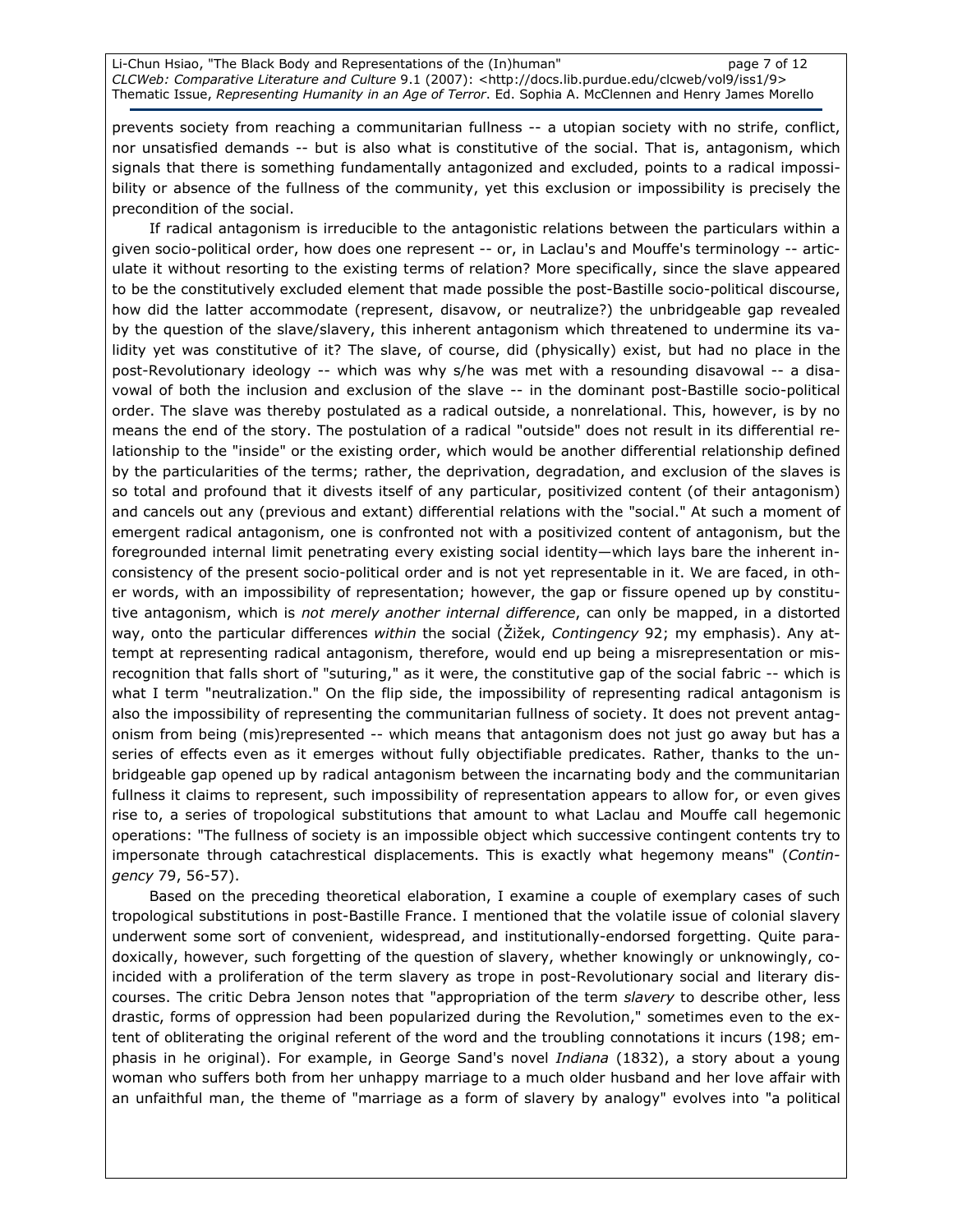Li-Chun Hsiao, "The Black Body and Representations of the (In)human" example 2 of 12 CLCWeb: Comparative Literature and Culture 9.1 (2007): <http://docs.lib.purdue.edu/clcweb/vol9/iss1/9> Thematic Issue, Representing Humanity in an Age of Terror. Ed. Sophia A. McClennen and Henry James Morello

mutation," whereby "the term slavery virtually sacrifices its meaning to the term marriage" (197, emphasis in the original). Examples of stretched and mutated analogy of this sort are rampant in the novel, not the least in descriptions of romantic relationships. The third-person narrator thus says of the dandy Raymon's fancy of Indiana, the sensitive and frail heroine who is bound in a gloomy marriage with a domineering and aged colonel: "Was she not born to love him, this enslaved woman who was only waiting for a sign in order to break her chain, for a word in order to follow him?" (Sand 52). Through Raymon's first passionate confession of his love to Indiana, we are presented with an uncannily facile and ironic reversibility of the master/slave relationship: "on awakening, Indiana, you would have found me at your feet, guarding you like a jealous master, serving you as a slave" (56). Furthermore, what best epitomizes the prevalent forgetting of the burning question of slavery in this turbulent era and the simultaneous proliferation of the figurations of the slave is probably the following passage (here I am citing Jenson's translation alongside the French original because the otherwise faithful English edition quoted above happens to sacrifice the semantic ambiguity and explosiveness caused by the problematic apostrophes and shifts of pronouns in the original): "Living in the midst of slaves, for whom she had no other aid, no other consolation than her compassion and her tears, she had become accustomed to saying, 'A day will come when everything will be changed in my life, when I will do good for others; a day when someone will love me; . . . while waiting, let us suffer, let us keep our silence; let us save our love for whoever will deliver me" (qtd. in Jenson 197; emphasis in the original) ("vivant au milieu des esclaves, pour qui elle n'avait d'autre secours, d'autre consolation que sa compassion et ses larmes, elle s'était habituée à dire: "Un jour viendra où tout sera change dans ma vie, où je ferai du bien aux autres; un jour où l'on m'aimera ... en attendant, souffrons; traisons-nous; et gardons notre amour pour récompense à qui me délivrera" [Sand 89])

In the passage above the suffering of the slaves themselves has been relegated to oblivion not only because it is merely a vehicle through which Indiana expresses her own sense of oppression and suffering, but also because Indiana apparently forgets and in effect cloaks the fact that she still maintains a master/slave relationship with her own slaves even while bemoaning her fate in front of them. One may well wonder: what is it that allows for this extraordinary disavowal (of the slaves' status of being her slaves as well as being part of the plead for emancipation) in conjunction with its neutralization (the word "slave" now functioning strictly as trope), all coming from an ostensibly sympathetic, well-meaning fellow-sufferer? What could it have been, if not for a logic of exception elaborated on earlier, which posits the slave as a nonrelational exception, effecting an inclusion solely by her/his exclusion? In the quotation above the slaves, the impersonal non-character, are included only insofar as their literal sense and real plight are excluded -- an exclusion serving as the precondition of Indiana's emancipation (this is, at least, how Indiana's symbolic universe, or the dominant post-Bastille ideology, inadvertently conceives of it). The constitutive character of the term "slave" in the quoted passage, which functions as the basis or impetus of Indiana's speech (more of a monologue than one that is delivered to the surrounding slaves) then fades away, giving in to or displaced by tropological substitutions (from "us" to "me") in the catachrestic movements of the speech. Within the confines of the private, family life of Indiana, her "bare life" is nonetheless penetrated and captured by the larger, widespread political life of post-Revolutionary France, which predicates itself on securing a separate, apolitical sphere of bare life in which individuals -- more precisely, legitimate members of the sociopolitical order -- can enjoy personal liberty and property. On the other hand, in the saliently political arena, many French deputies would take advantage of the strong emotional appeal of the word esclaves [slaves] to refer to the status of the French people they professed to represent, yet when issues of colonial slavery arose, the term, interestingly, "was sporadically replaced by the euphemism 'unfree persons'" (Jenson 198). The phenomenon of "speaking of the slaves without really speaking for the slaves" is made possible only on condition that the slave is postulated as radically outside any hitherto conceivable relations -- which is oftentimes a move of disavowal entailing a move of neutralization of what is now posited as a nonrelational (or of establishing a relation with the nonrelational). It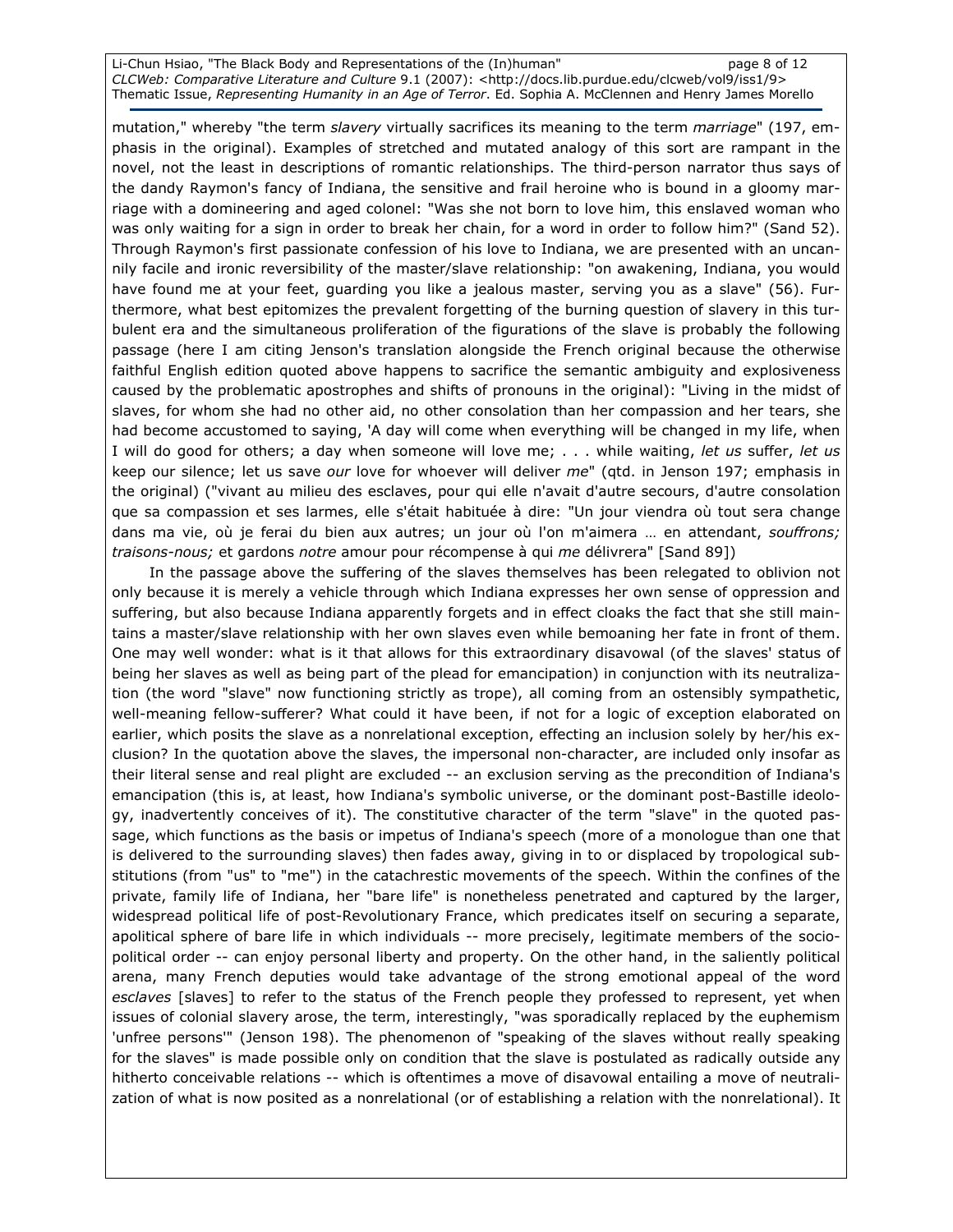Li-Chun Hsiao, "The Black Body and Representations of the (In)human" https://www.page 9 of 12 CLCWeb: Comparative Literature and Culture 9.1 (2007): <http://docs.lib.purdue.edu/clcweb/vol9/iss1/9> Thematic Issue, Representing Humanity in an Age of Terror. Ed. Sophia A. McClennen and Henry James Morello

was as if the slave figure emerged as an "other-worldly spectacle" in a great deal of post-Bastille discourse: the presupposed distance between spectacle and spectator ensured the disavowal of the immanence of colonial slavery, while the prolific figurations of the slave fed off the theatricality of the bestial existence and even real suffering of the slaves. In a fashion similar to the way bare life is captured in political life by modern power regime's move of putting bare life and its separateness at the top of its agenda, the literality of the word "slave" as well as the antagonism it invokes is concealed precisely by means of exposing itself in full view, as a tropological spectacle.

Such a conspicuous disavowal, of course, didn't always go unnoticed, nor unchallenged, and it was even more conspicuous than ever because the newly established political order was predicated on a theoretically sweeping reach of equality ("Men are born and remain free and equal in rights," reads one of the famous lines in *Declaration of the Rights of Man and Citizen*). Across the Atlantic Ocean, in France's most cherished colony San Domingo, a series of events was putting the whole foundation of post-Bastille discourse to the test when the legendary former slave François-Dominique Toussaint L'Ouverture (1743-1803) led the Haitian Revolution, the first successful slave revolt that, according to Eugene Genovese, was not merely another revolt, like the numerous slave insurrections before it, but the first true revolution undertaken by slaves (94; see also Blackburn; Davis). The commonplace view that the Haitian Revolution, taking place in the wake of the French Revolution, was an imitation of the latter, together with the perception of the slave leader Toussaint as a mimic man who recited and copied the precepts of the French Republic in its richest colony, has been rendered problematic, since it underestimates the extent to which the inherent antagonism of post-Bastille France was laid bare and forced upon itself by its counterpart in Saint Domingue. Historians have even pointed out how the colonial question brought up by the turmoil in the colony in fact altered the course of the French Revolution (Blackburn 257-60; James). As Hardt and Negri indicate, Toussaint simply "takes the Declaration of the Rights of Man and insists on its full translation into practice" (118). Toussaint's revolution is, I argue, a radical mimicry, as he turns the universalism of the French Revolution against itself by pushing its lofty, universalist discourse until it reaches its internal limit, by being more Jacobin than the Jacobins. The struggle between Toussaint and post-Bastille France, therefore, was not a showdown between two particular forces within the same (existing) socio-political field; rather, it is an arena in which a given socio-symbolic order is confronted with what is foreclosed from it -- an exclusion which is nevertheless constitutive of this order. In other words, Toussaint's struggle exemplifies what Žižek calls as a confrontation "between the social and its exteriority, the non-social" (Contingency 92). The limit between these opposing camps, "the limit that separates society itself from non-society," again, has to be an internal limit instead of an external one" (Contingency 92; my emphasis). If it is an external limit, it would only constitute another difference between particular elements within the same socio-symbolic edifice. Such positioning of the internal limit, as at once radically outside and penetratingly internal, is precisely how this non-social element, this "constitutive exclusion," or what Žižek calls, à la Jacques Rancière, "the part of no part," embodies radical antagonism (Ticklish 188). The slave, as a non-social element, therefore effects a blurring of boundaries between social and nonsocial, and, by extension, the indistinction between the political and the (non-political) private sphere, as we have seen in the case of Indiana.

What such a constitutively excluded element (homo sacer, the slave) brings to the fore is not only a crisis in the dominant social structure -- its immanent as well as imminent disintegration -- but also a crisis in the means of representation available to a given socio-symbolic order -- hence the emergence of a plethora of tropological substitutions for the impossible representations of radical antagonism, which, as mentioned above, typically involves the postulation of a radical outside or otherness, as a move of disavowal, and the accommodation of such postulation, in a move of neutralization. Without further recounting the subsequent historical trajectories taken by the French Republic to accommodate the crises posed by colonial slavery, I focus on how the life of the slave, as constitutive of the colonialist and capitalist regime, is conceived and/or accommodated under colonial slavery,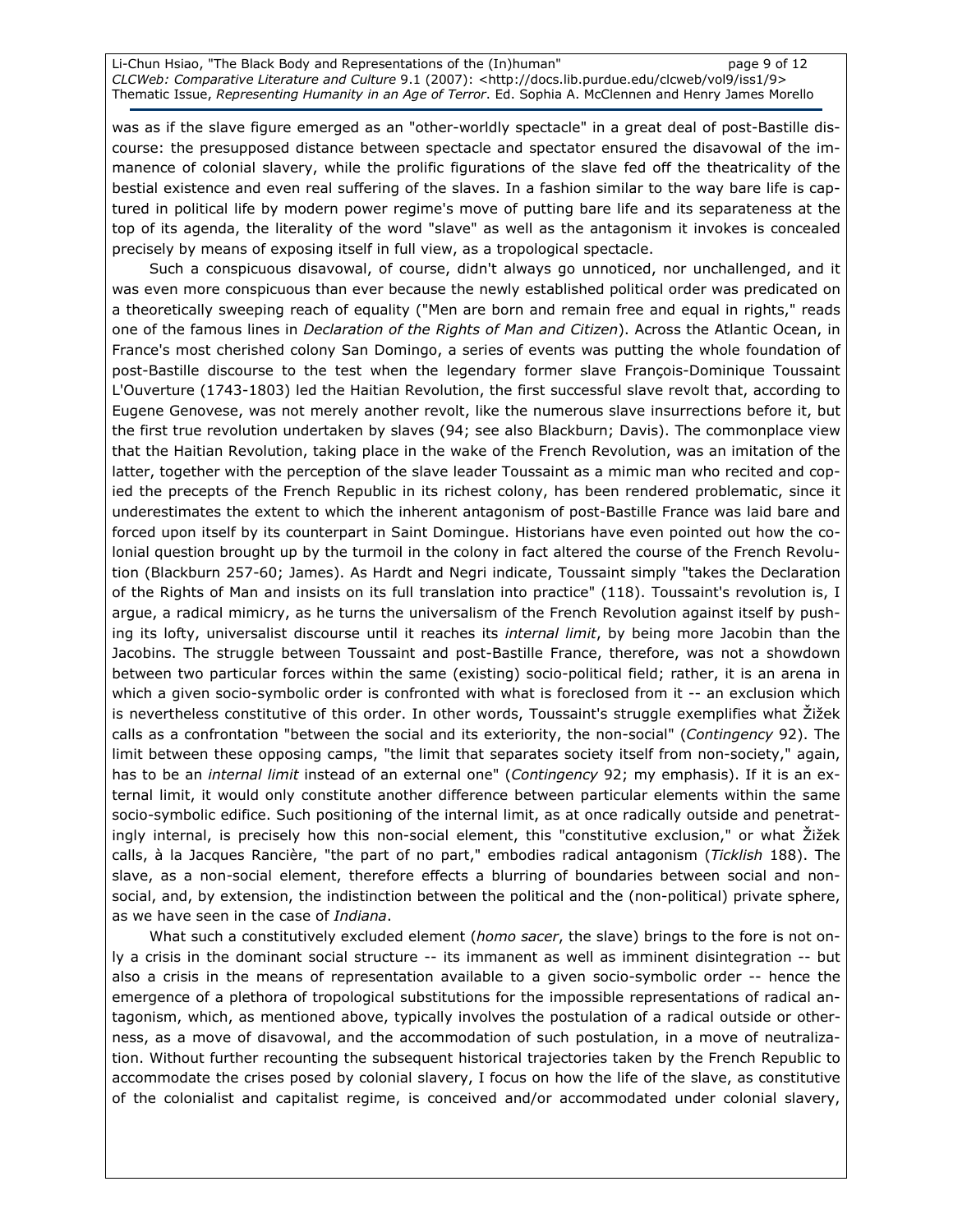Li-Chun Hsiao, "The Black Body and Representations of the (In)human" example 10 of 12 CLCWeb: Comparative Literature and Culture 9.1 (2007): <http://docs.lib.purdue.edu/clcweb/vol9/iss1/9> Thematic Issue, Representing Humanity in an Age of Terror. Ed. Sophia A. McClennen and Henry James Morello

which funded/founded the model Western democracy. It is tempting and commonplace to posit the nonrelational outsider, the unnamable Other (or otherness, alterité) in terms of the inhuman, and the Body as a reminder of bestiality. Reflecting on the origin of medieval werewolf, or wolf-man, Agamben writes that "what had to remain in the collective unconscious as a monstrous hybrid of human and animal . . . is, therefore, in its origin the figure of the man who has been banned from the city" -- the bandit now defined by the law as falling under the category of "werewolf" (Homo Sacer 105). "The life of the bandit," Agamben continues, "like that of the sacred man [homo sacer], is not a piece of animal nature without any relation to law and the city." Rather, it resides in a "threshold of indistinction," a liminal sphere between "animal and man, *physis* and nomos, exclusion and inclusion," inhuman and human (Homo Sacer 105). Like the medieval juridical order that in effect stipulated the outcast wolfman (not simply a wolf) as "neither man nor beast" (Homo Sacer 105), the widespread perception of the slave as neither human nor inhuman has been well-documented. James, for instance, has the following acute observation: "The difficulty was that though one could trap them like animals, transport them in pens, work them alongside an ass or a horse and beat both with the same stick, stable them and starve them, they remained, despite their black skin and curly hair, quite invincibly human beings; with the intelligence and resentments of human beings. To cow them into the necessary docility and acceptance necessitated a regime of calculated brutality and terrorism, and it is this that explains the unusual spectacle of property-owners apparently careless of preserving their property; they had first to ensure their own safety" (11-12; my emphasis).

Here, in James's description, the issue of colonial slavery is brought up in conjunction with that of racism, or more precisely, a universal racism against the black race, as European colonialism was largely built on slave trades out of Africa and the ensuing exploitation of slave labor performed by the black body. The shackled, subjugated life-forms, now reduced to human-less properties, always present themselves as a potential, implacable threat -- which is their reversibility to human beings. Traveling to the heart of the Dark Continent, Marlow, sensing the natives stirring behind the dense, impenetrable "curtain of trees," had an uneasy realization about the human (re)sources of the "conquered monster," the slave: "No they were not inhuman. Well, you know it's the worst of it -- this suspicion of their not being inhuman" (Conrad 37). Of course, what made both Marlow and the slave owners uneasy was also the perceived bestiality or even physical prowess of the black bodies, which justified the racist view that they are built by nature's design for the rigors of working in the plantations under unforgiving climate. Hence the prevalent presupposition of the African slaves (and for that matter, the colonized natives, enslaved or not) being savages, inciting and deserving all the cruelty and horrific punitive measures imaginable. Although it is seldom acknowledged by the colonizer, colonial histories, especially those of Haiti, nevertheless testify to what Michael Taussig calls "the mimicry by the colonizer of the savagery imputed to the savage" (66). If the slave is perceived as inhuman, then it (she/he) is also calling our humanity into question, bringing the alleged humans—master or slave, colonizer or colonized -- to the limit between human and inhuman. Apart from the ambiguity, if not inconsistency, in Aristotle's conception of the slave as less than the human who is defined by her/his capacity of engaging in the political, the semantic elasticity of the term "slave" in post-Bastille discourse to a certain extent reflects the uncertain, oscillating status of the slave as both human and inhuman in the eyes of the "ordinary," legitimate members of the French society at this historical juncture. Indeed, how would one, imbued in the noble rhetoric of liberté and égalité, rationalize the brutality inflicted on the slaves if one does not, even if unwittingly, think of them as less or other than human? It should be clear by now that the slave, being a constitutively excluded element like homo sacer, emerges as a liminal figure who occupies a threshold of indistinction between human and inhuman. What is peculiar in the cases we have examined is that such radical otherness, rather than reinforcing the dividing lines between inside and outside (us and them), appears or turns out to be foregrounding an "internal limit" or "inclusive exclusion" which disintegrates the socio-political system from within and results in the liminal sphere of indistinction. Before closing, I elaborate on one of the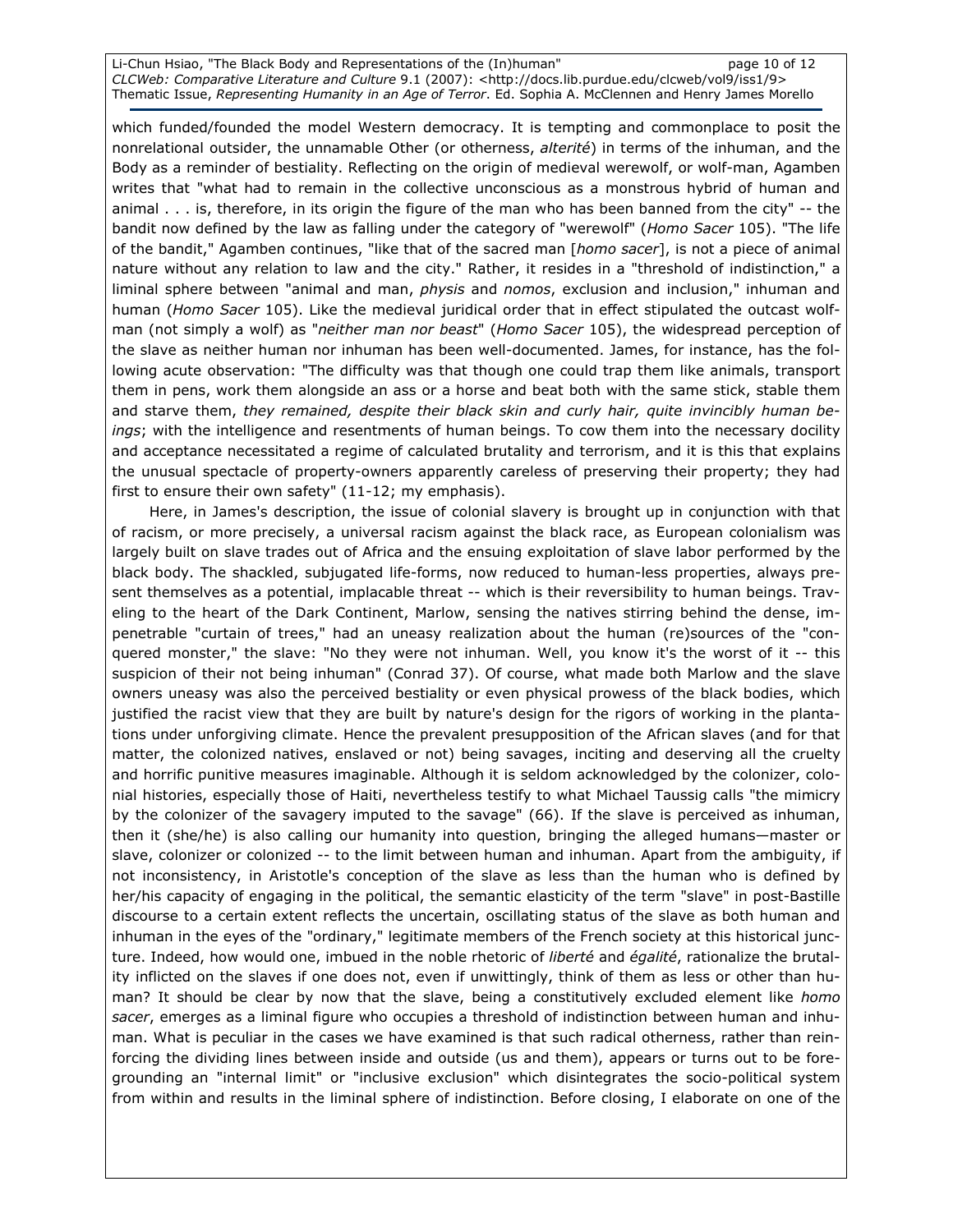Li-Chun Hsiao, "The Black Body and Representations of the (In)human" page 11 of 12 CLCWeb: Comparative Literature and Culture 9.1 (2007): <http://docs.lib.purdue.edu/clcweb/vol9/iss1/9> Thematic Issue, Representing Humanity in an Age of Terror. Ed. Sophia A. McClennen and Henry James Morello

aforementioned dualities that eventually become indistinguishable -- bare life and political life -- by examining the implications of "bare life" for the black slaves under colonial slavery.

As pointed out above, the life the slave led under colonial slavery was barely a life -- in fact, the slave herself/himself was barely a life, but a living dead, coming alive only when she/he determined to embody, as Toussaint did, the radical antagonism stalking the ostensibly well-maintained colonial machine. The slave figure therefore can be reduced to the slave's black body, signifying nothing more than bestiality and sheer corporeal existence, that is, bare life in its strictest sense. Conceived in terms of its functionality instead of constitutive character, the slave's body is secured in its proper place, as a property, within the confines of the private sphere which modern regime of power champions by asserting its separateness from the political realm—a move that, as indicated above, effects the de facto indistinction of bare life and political life. The black body, as an exemplification par excellence for bare life, was thereby rendered a spectacle, as in Indiana, in its inclusion in and subjugation by (or exclusion from) the dominant political order. In the US context, as Michael Eric Dyson contends, this legacy of the black body as spectacle survived the abolition and extended into the middle of the twentieth century, in the form of "severely limited publicly acceptable forms of displaying black physical prowess," for example, "the exclusion of black bodies from white sports" (66; How the US mainstream society accommodates this spectacle now that the black body has to some degree become the mainstream in entertainment industry, "the industry of spectacle," is an issue that has to be left to another article). It seems that what remains certain is the phenomenon that bare life's subjection to political life is concealed precisely by its exposure as a separate sphere, a spectacle, a founding exception that has to be disavowed and neutralized, excluded and included.

As Hardt and Negri argue, colonial slavery can be "perfectly compatible with capitalist production" (122), although it appears that the capitalist ideology of freedom "must be antithetical to slave labor" (121). "There is no contradiction here," Hardt and Negri conclude wryly, "slave labor in the colonies made capitalism in Europe possible, and European capital had no interest in giving it up" (122). What makes the two "perfectly compatible" is, in fact, nothing more than the logic of exception I have elaborated on -- that is, compatible until its constitutive contradiction is brought to the fore by the radical antagonism that is internal or inherent to it. It is in this sense that one can say, echoing Fanon, that in the broader context of colonial slavery that founded the Western model democratic state (and by extension, the liberal-democratic world order), the black slave, as a constitutively excluded element, is "rooted at the core of a universe from which he must be extricated." For what the slave foregrounds is the internal limit that would penetrate each element of the order, dissolving each previously constituted identity and limit, including "the human," likely the last straw one would clutch to before drowning into a maelstrom of monstrosity, even though s/he has to be posited as a radical outside. Steeped in the French culture as well as Western civilization in general, and personally involved in the revolutionary upheavals of anticolonial movements of his time, Fanon is confronted with a radical antagonism invoked by the figure of the black body, which not only allows for the tropological indeterminacy and displacements of the term but also highlights the inherent inconsistency of white humanism allegedly underlying European colonial expansionism. "What, then, is human and what is not human?" To this ensuing question, implied throughout Black Skin, White Masks, Fanon's answer, fittingly, points to an internal limit with no positivized content, except for a posited radical outside: "The Negro is not. Anymore than the white man" (231; my emphasis).

#### Works Cited

Agamben, Giorgio. Means without End: Notes on Politics. Trans. Vincenzo Binetti and Cesare Casarino. Minneapolis: U of Minnesota P, 2000.